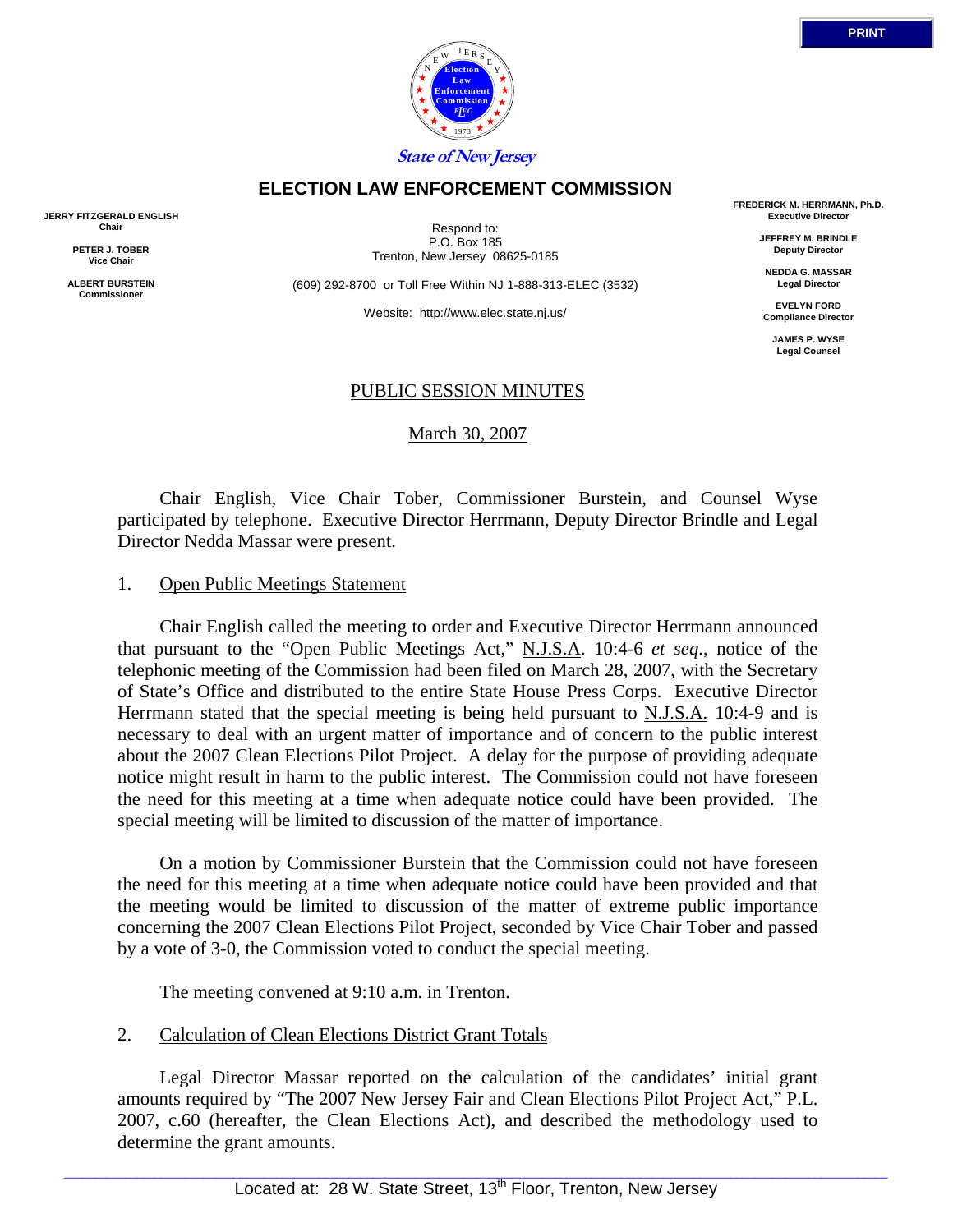# Public Session Minutes March 30, 2007 Page 2

 Legal Director Massar stated that the 2007 Pilot Project will occur in three legislative districts. She said that the President of the Senate and the Speaker of the General Assembly will select one legislative district in which all three current legislators are Democrats. According to the Legal Director, the Minority Leader of the Senate and the Minority Leader of the General Assembly will select one legislative district in which all three current legislators are Republicans. Finally, she said, the third district will be selected by the four legislative leaders and is to be a district whose current legislators include both Republicans and Democrats. Legal Director Massar noted that the law requires that the four leaders make their selections no later than April 9, 2007. She mentioned that if the leaders have not made one or more of the district selections, an alternative selection committee must make the decision no later than April 16, 2007.

 Legal Director Massar said that a candidate must collect 400 qualifying contributions to receive the minimum amount of public funding and at least 800 qualifying contributions to receive the maximum amount of public funding. She informed the Commission that candidates of a political party in the two single party districts may receive no more than \$100,000 in public grant money, while independent candidates in those two districts may receive no more than \$50,000.

 She added that the new law requires that each candidate in the "split district" receive an amount that is the average amount of money spent by all Senate and General Assembly candidates in that legislative district in the two immediately preceding general elections for those offices. She said that independent candidates in the "split district" are permitted to receive a maximum of \$50,000.

| <b>District</b> | <b>Grant Amount</b> | <b>Grant Amount</b><br><b>Rounded</b> |
|-----------------|---------------------|---------------------------------------|
|                 | \$373,037.43        | \$373,050.00                          |
| ◠               | \$419,259.36        | \$419,275.00                          |
|                 | \$282,251.87        | \$282,275.00                          |
| 12              | \$445,409.29        | \$445,425.00                          |
| 14              | \$534,366.98        | \$534,375.00                          |

 Accordingly, staff determined that the grant amount for each of the five legislative districts that currently have a mix of Democratic and Republican candidates is as follows:

 Legal Director Massar stated that staff applied the same general methodology to calculate the district totals as it used in 2005. The methodology is contained in Memorandum from Nedda G. Massar, Legal Director, and Amy Davis, Director of Special Programs, to Frederick M. Herrmann, Ph.D., Executive Director, dated March 28, 2007.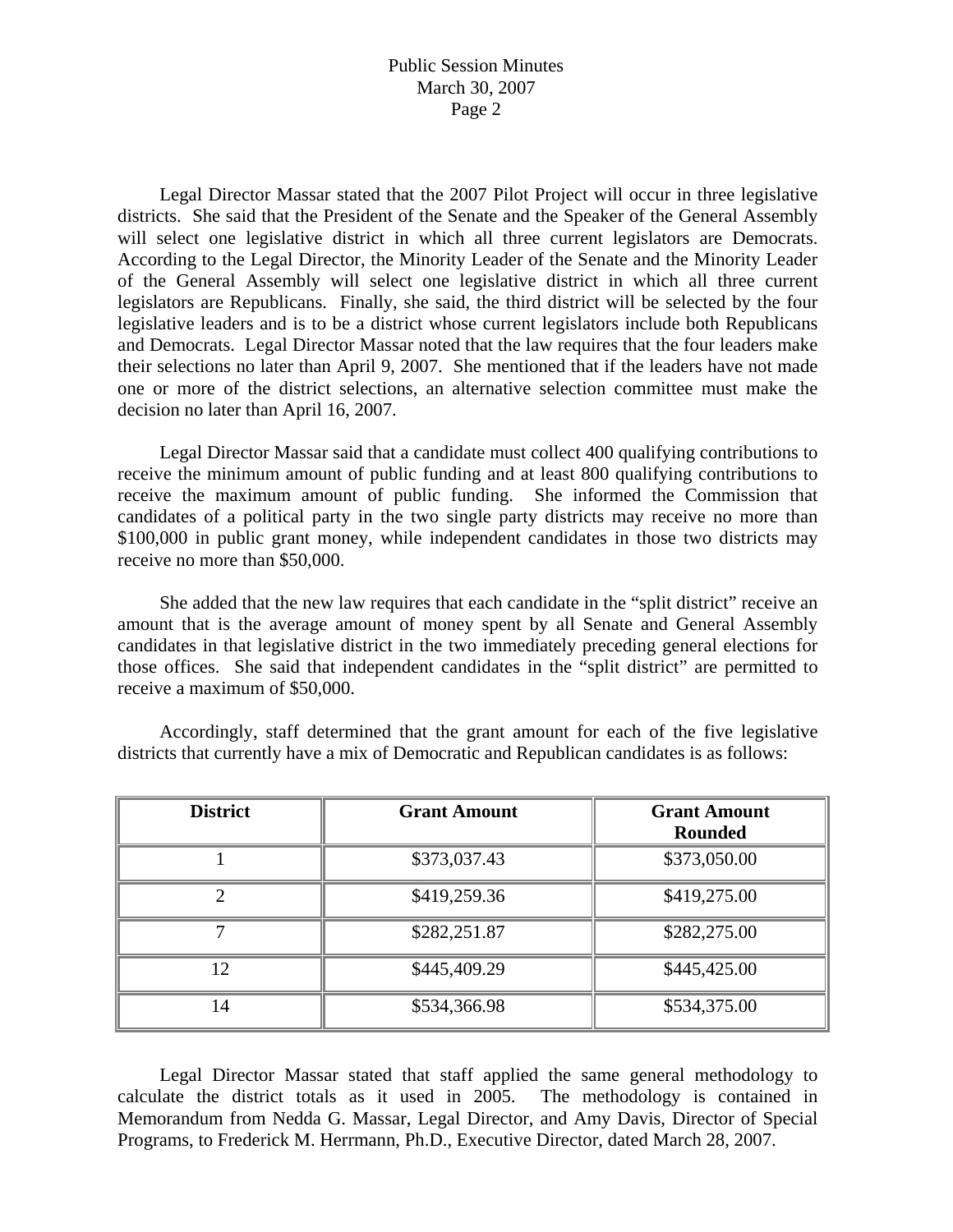# Public Session Minutes March 30, 2007 Page 3

 Chair English directed staff to submit a letter to the four leaders of the Legislature as well as to the Governor informing them of the spending calculations.

Vice Chair Tober asked if the legislation contained an inflation indexing mechanism.

 Legal Director Massar stated that unlike in the Gubernatorial Public Financing Program, the Clean Elections Pilot Project does not contain an inflationary indexing mechanism.

 Chair English stated that one of the pitfalls of the 2005 program was that it was not advertised and promoted sufficiently. She said that the \$600,000 appropriation for that purpose was welcomed and that the Commission takes its responsibility in this area seriously. One of the complaints of candidates from two years ago was that they had to spend too much time explaining the program to voters and potential contributors.

 Executive Director Herrmann stated that the Commission is dedicated to effectively promoting the program with the use of an experienced vendor.

 Legal Director Massar and Deputy Director Brindle explained the "RFQ" bid process, which was specifically authorized in the law, that will shortly be underway with Purchase and Property in the Department of Treasury.

 Chair English recognized Mr. William Castner, Director of the Assembly Democratic Office, who was representing Assembly Speaker Joseph Roberts.

 Mr. Castner said that the Speaker had assembled a bipartisan group of Assembly people to design a strong proposal. He said that a key consideration was the development of an adequate formula. Mr. Castner complimented the staff of the Commission for its calculations, stipulating that the calculations were very close to that which his staff had developed. Mr. Castner stated, however, that the Speaker would be sending a letter to the Commission suggesting that in the regulations the Commission allow candidates, particularly in the "split district," to accept lower spending levels. Moreover, he said, unexpended public funds should be returned to the State. He said that the Speaker was mindful and concerned about the amount of money potentially being allocated to candidates.

 Chair English recognized Frank Dominguez, representing the Assembly Republican Office.

 Mr. Dominguez stated that it may be unrealistic to expect candidates to limit their spending. He queried: if public funds levels were to be agreed to, would there still be a mechanism for candidates to come back and request additional funds?

 Legal Director Massar responded that she was not aware whether or not there is a process to request reissuance of funds that had been returned to the State.